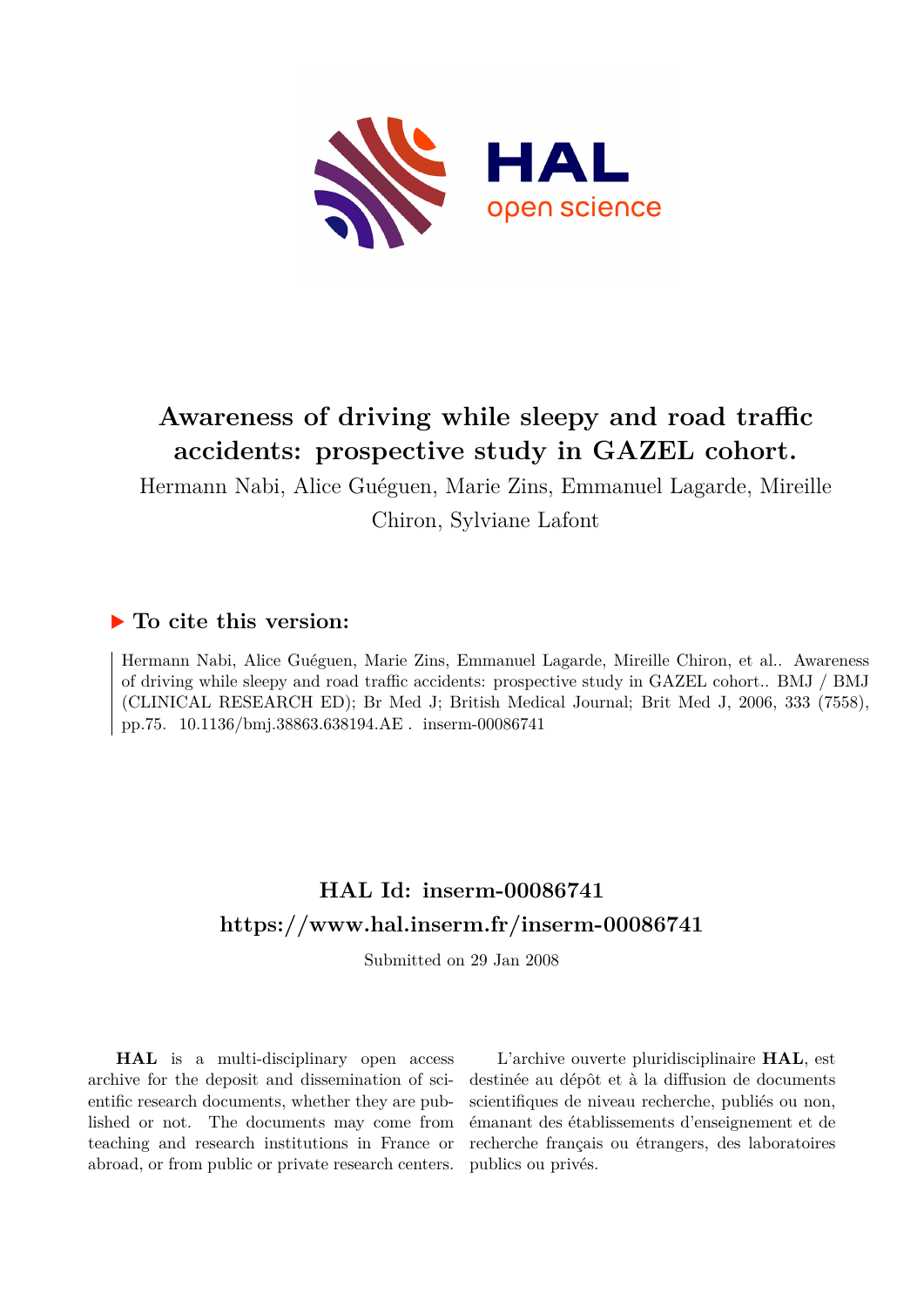### **Awareness of driving while sleepy and road traffic accidents: prospective study in GAZEL cohort.**

Hermann Nabi, Alice Guéguen, Mireille Chiron, Sylviane Lafont, Marie Zins, Emmanuel Lagarde

### **(1) Institut National de la Santé et de la Recherche Médicale, U687-IFR69, Saint-Maurice, F-94415 France**

Hermann Nabi

PhD research student

Alice Guéguen

statistician

Marie Zins

physician epidemiologist

Emmanuel Lagarde

senior researcher

### **(2) Institut National de Recherche sur les Transports et leur Sécurité, UMRESTTE, Bron, F-69675 BRON, France**

Mireille Chiron

senior researcher

Sylviane Lafont

statistician

#### **Correspondence to:**

Emmanuel Lagarde INSERM Unité 593 Université Victor Segalen Bordeaux 2, Case 11 146 rue Léo Saignat 33076 Bordeaux Cedex, France Tel:  $+$  (33) 5 57 57 15 80 Fax: + (33) 5 56 24 00 81 Email: [emmanuel.lagarde@isped.u-bordeaux2.fr](mailto:emmanuel.lagarde@isped.u-bordeaux2.fr)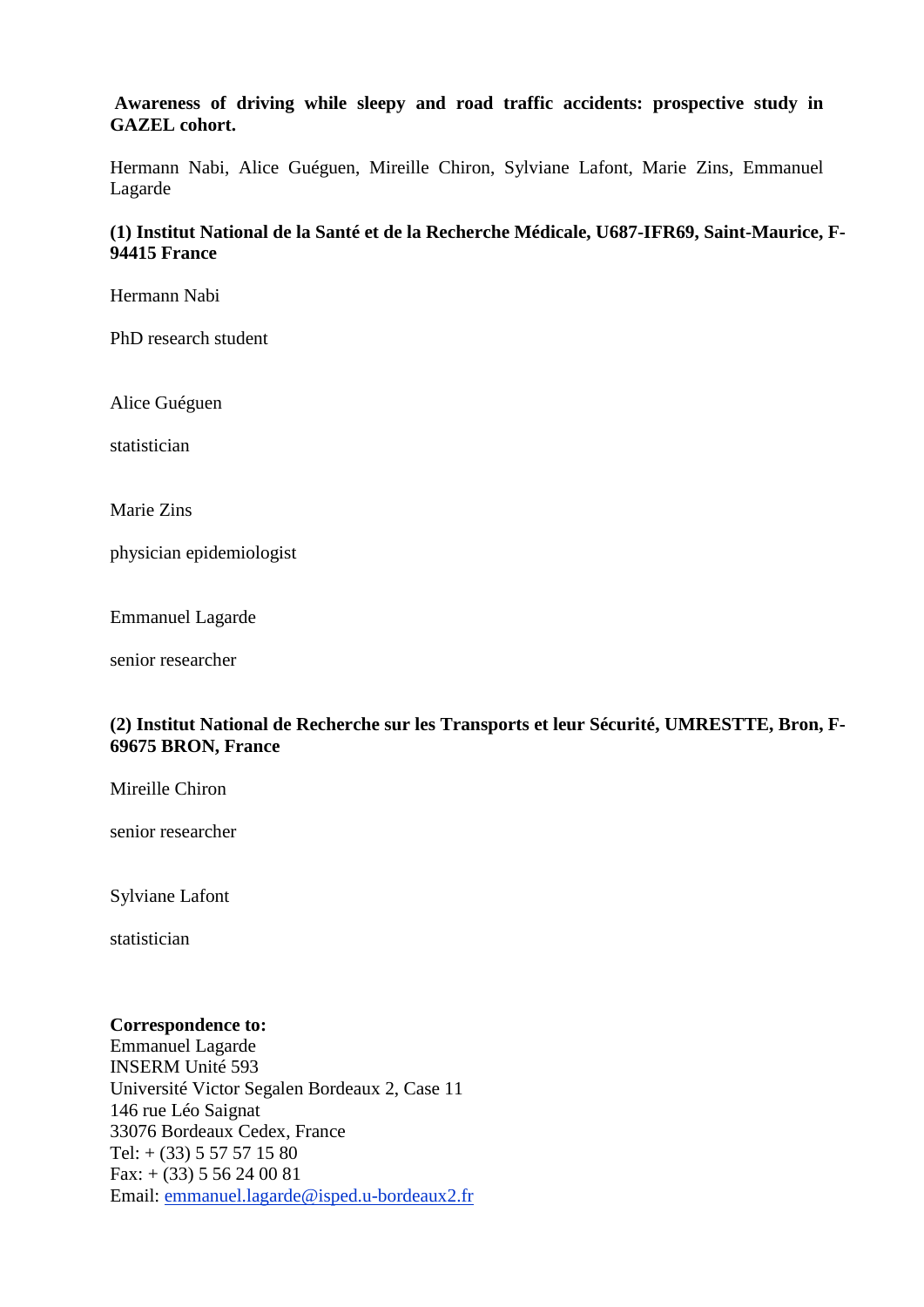#### **Abstract**

**Objectives:** To examine the association between self-assessed sleepy driving and the risk of serious Road Traffic Accidents (RTA).

**Design:** Prospective cohort study

#### **Setting: France**

Participants: 13299 out of the 19894 living members of the GAZEL cohort, workers and recent retirees of a French national utility company followed up since 1989.

**Main outcome measures:** Participants reported in 2001 their own frequency of sleepy driving in the past 12 months. Their serious RTA were recorded over the succeeding 3 years. Rate Ratios (RRs) of serious RTA in the 2001-2003 period were estimated using generalized linear Poisson regression models with time-dependent covariates.

**Results:** The risk of serious RTA increased proportionally with the frequency of self-reported sleepy driving. After controlling for sociodemographic characteristics, driving-behaviour variables, work conditions, retirement, medical conditions and treatments, depressive symptoms, and sleep disorders, the adjusted RRs of serious RTA for those who reported sleepy driving in the past 12 months "a few times" and "once a month or more often" were 1.5 (95% confidence interval: 1.2 to 2.0) and 2.9 (95% confidence interval: 1.3 to 6.3) respectively when compared to participants who reported no sleepy driving over the same period. These associations were not explained by any reported sleep disorders.

**Conclusions:** Self-assessed sleepy driving was a powerful predictor of serious RTA, suggesting that drivers' awareness of their sleepiness while driving is not sufficient to prevent them from having RTA. Prevention messages should therefore focus on convincing sleepy drivers to stop driving and sleep before resuming their journey.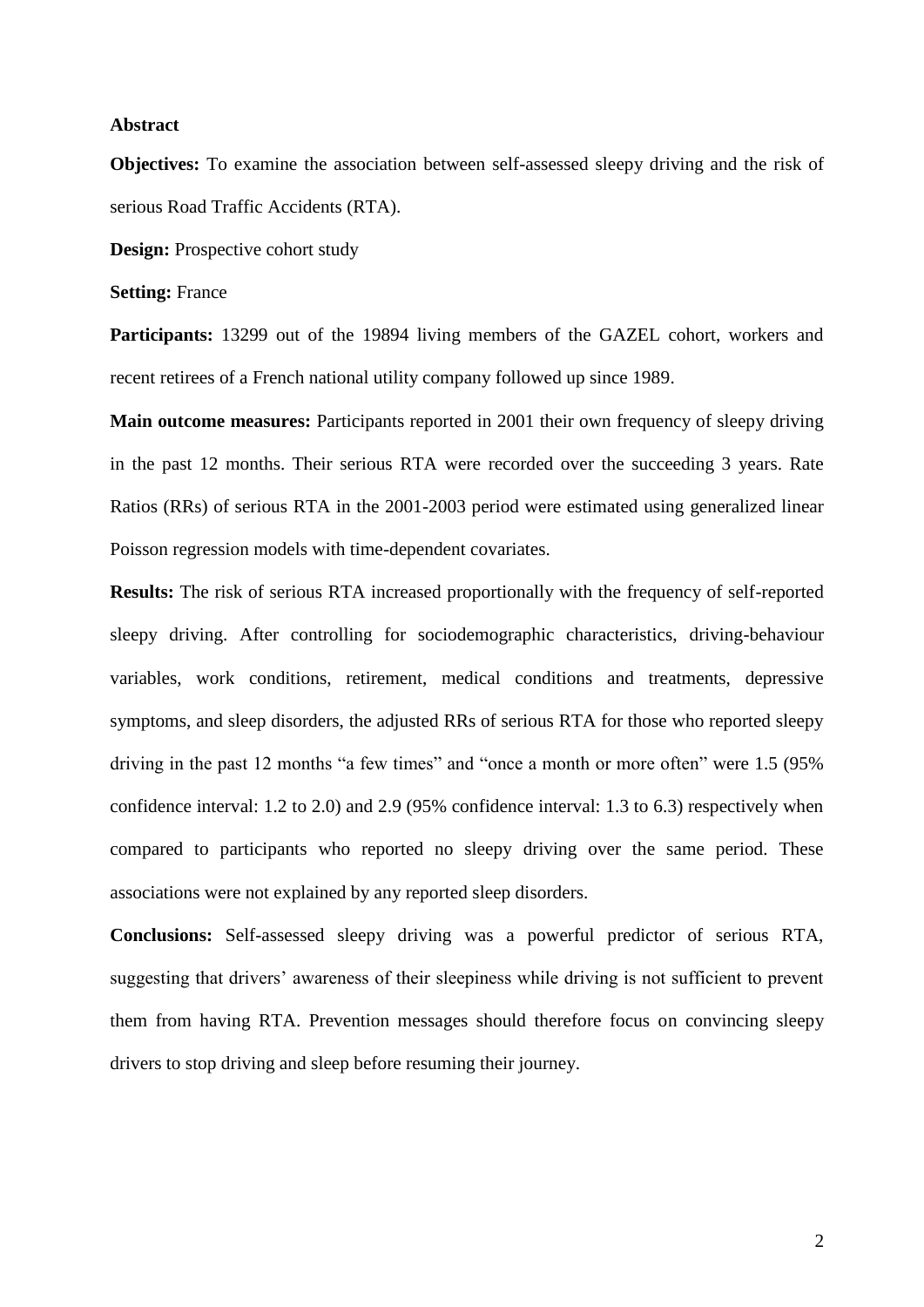## **What is already known on this topic**

Retrospective studies suggest that sleepiness in drivers is an important factor contributing to the burden of traffic-related morbidity and mortality.

## **What this study adds**

Self-assessed sleepy driving is a powerful predictor of serious road traffic accidents, suggesting that drivers' are able to accurately assess sleepiness while driving but do not act accordingly.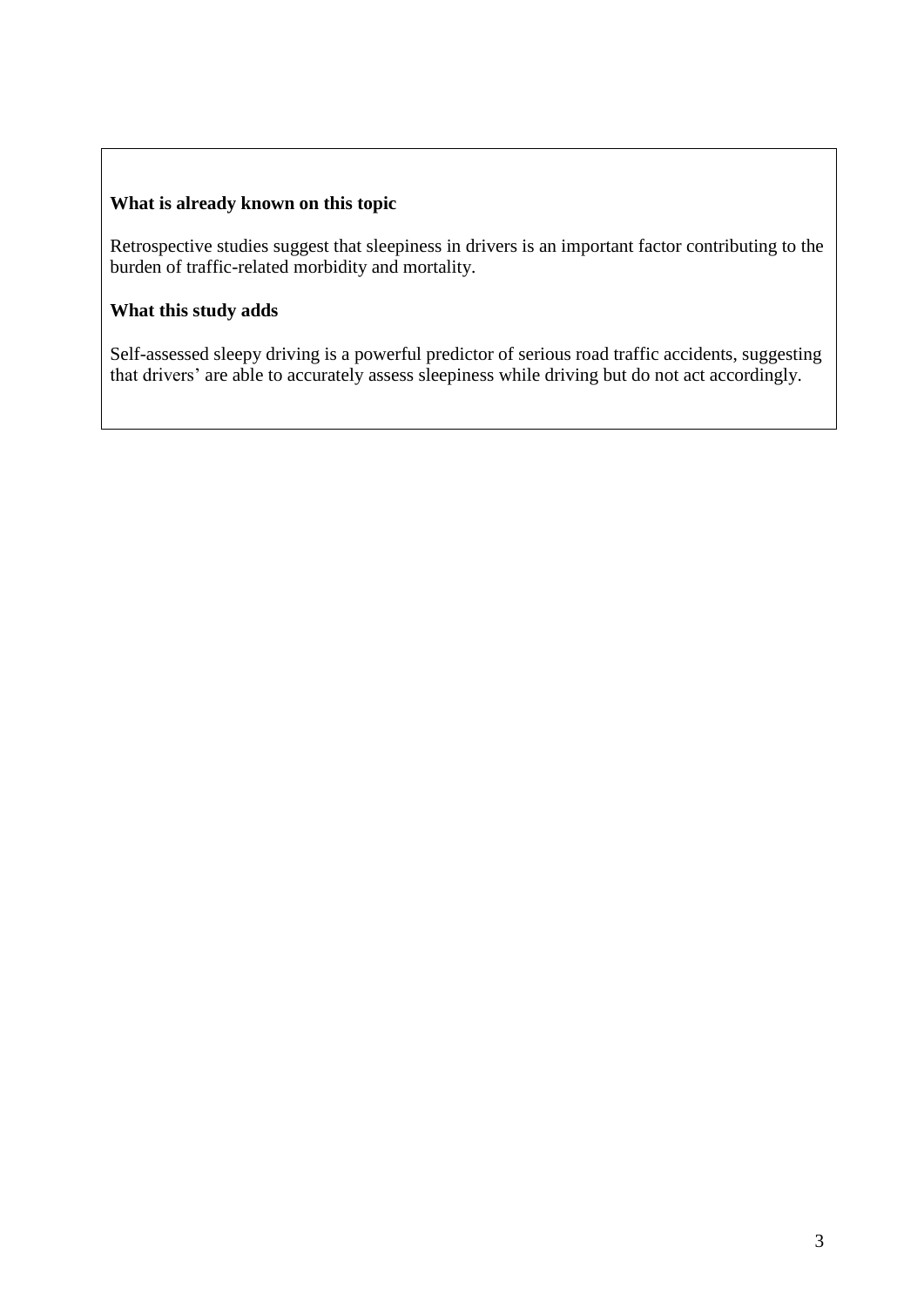#### **Introduction**

While sleepiness in drivers is increasingly recognized as an important factor contributing to the burden of traffic-related morbidity and mortality,  $1-4$  proper assessment of its contribution is still lacking.  $2-4$  Published estimates of the proportion of road traffic accidents attributable to sleepiness range from 3 to 33% according to studies conducted in France,  $4$  the United States (US)  $5.6$  and Australia. <sup>7</sup> In particular, little is known about the extent to which drivers are able to assess accurately that they are sleepy while driving. <sup>5,8</sup>

Results from the 2005 *Sleep in America* poll <sup>9</sup> of the National Sleep Foundation (NSF) indicated that 60% of America's adults who drive or have a license reported that, within the past year, they had driven a car or motor vehicle when feeling drowsy or sleepy. A survey recently conducted in France showed that 7 out of 10 French people report periods of sleepiness in the course of the day and about 6% admitted having driven while sleepy at least once during the previous three months. <sup>10</sup>

We conducted a prospective study in a large cohort of French employees in order to examine the association between self-reported frequency of sleepy driving over the past 12 months and the risk of subsequent serious RTA over the following three-year period.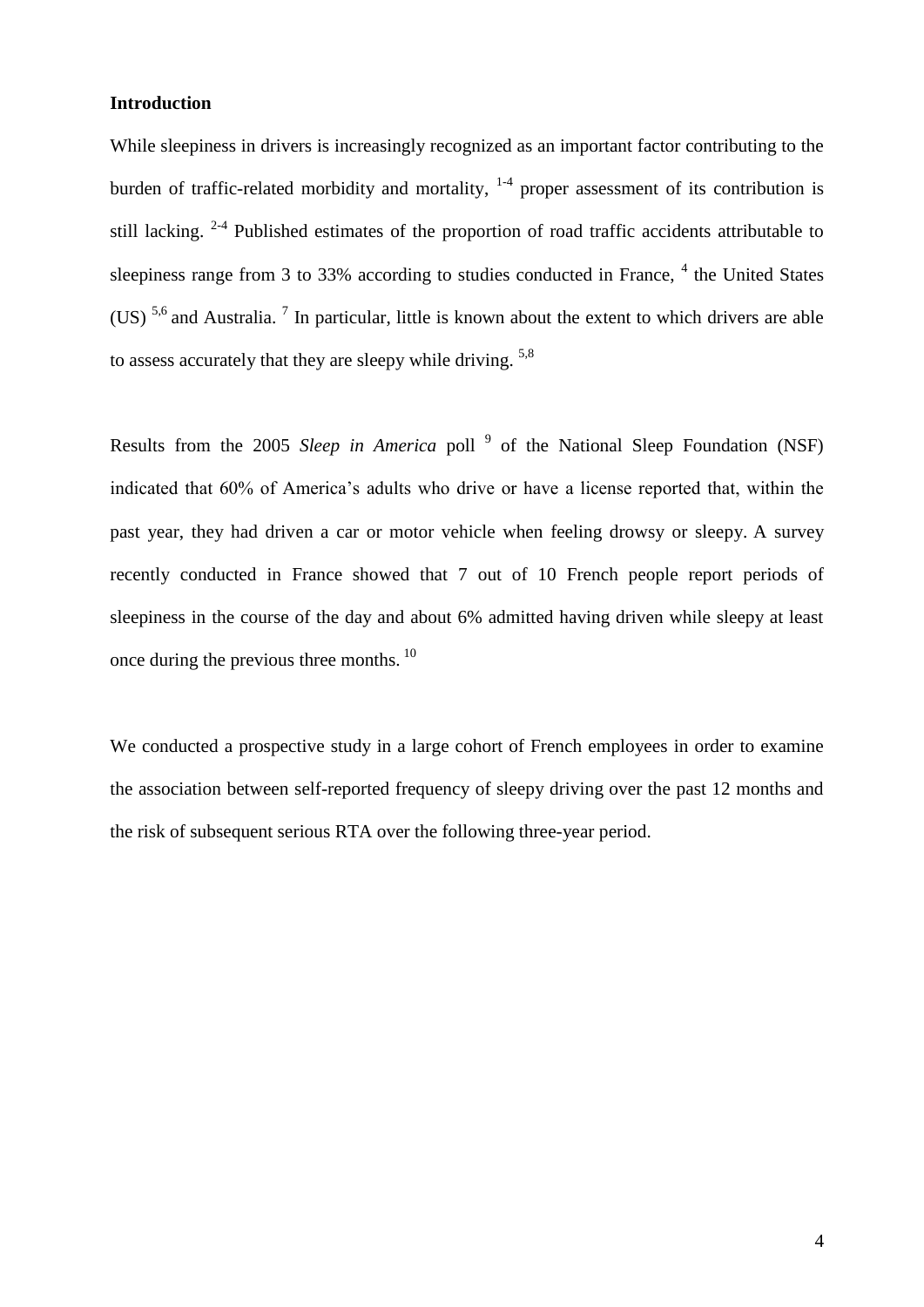#### **MATERIALS AND METHODS**

#### **Participants**

The participants are current employees or recent retirees of the French national electricity and Gas Company, who volunteered to participate in a research cohort, known as the GAZEL cohort. The GAZEL cohort was established in 1989 and originally included 20624 subjects working at Electricité De France–Gaz De France (EDF-GDF), comprising men aged 40–50 and women aged 35–50 at baseline. Since 1989, this cohort has been followed up by means of yearly self-administered questionnaires and by data collection from the company's personnel and medical departments.

#### **Materials**

Data on sleepiness and other driving behaviours were collected in 2001 using a selfadministered *Driving Behaviour and Road Safety* (DBRS) questionnaire. Data on incident accidents in the period 2001-2003 were collected from the yearly self-administered *Annual GAZEL Cohort* (AGC) questionnaire. Finally, when an accident was reported in the AGC, participants were sent a C*omplementary Accident Form* (CAF*)* with 31 questions about the circumstances, injuries, reasons for the accident and the responsibility of the driver.

#### **Data from the GAZEL cohort database**

Sociodemographic and medical data including self-reported sleep disorders (treated or not) and alcohol consumption  $11$  were recorded each year in 2001-2003 period from the AGC. Ouestions on mobility and accidents of the past year were also added to the AGC questionnaire in this period. Drivers were asked how many kilometres they drove a 4- or 2-wheel vehicle in the last 12 months. The participants were also asked to report whether in the past 12 months they had been involved in one or more serious traffic accidents defined as an accident which required at least a medical consultation. In the January 2002 AGC questionnaire, participants were also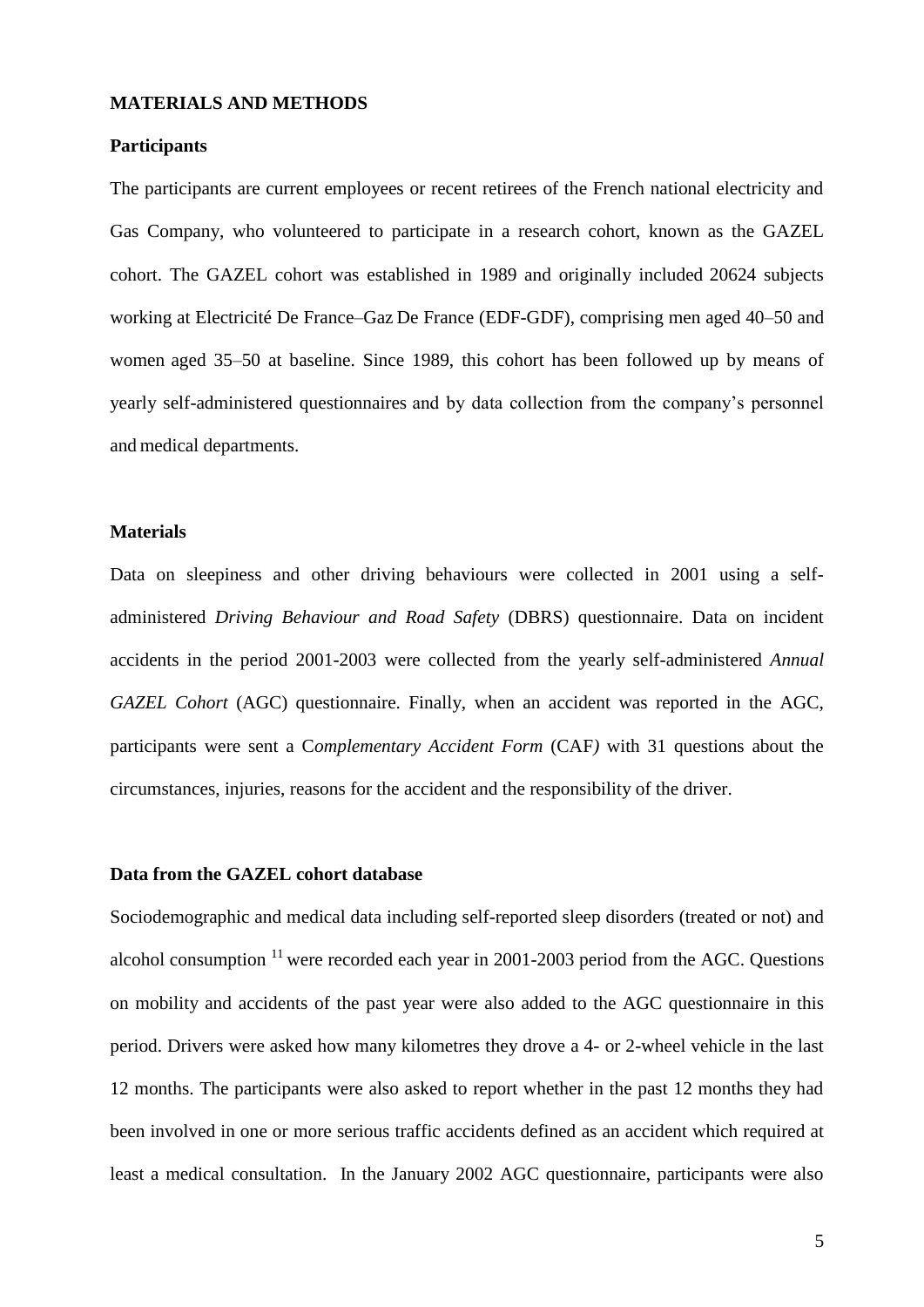asked to record the date of reported accidents. This enabled us to exclude accidents that occurred before the completion of the 2001 DBRS questionnaire.

#### **Driving Behaviour and Road Safety (DBRS) questionnaire 2001**

In 2001, the DBRS questionnaire was mailed to the 19894 living members of the GAZEL cohort.  $11$  Driving whilst sleepy was assessed using the question: "in the 12 past months, have you ever driven while sleepy?" (1= never, 2 = a few times in the year, 3 = about once a month,  $4 =$  about once a week,  $5 =$  more than once a week). Other potential confounders were also recorded including reported drinking and driving, medication taken for anxiety, depression, another nervous disease, or sleeping problems and work conditions (overtime work, time constraints, changing work schedules and night shifts). Participants were also asked whether they had ever used connections to avoid paying the fine for a traffic violation. They were also asked to report their maximum speed in built-up areas, on rural roads, and on highways. Participants were also suspected to have a risky behaviour if they reported answering a phone call (with or without a car kit) whatever the driving circumstances and/or if they reported not stopping the vehicle before starting a phone call. The type of principal vehicle owned in January 2001 was coded in five categories corresponding to increased maximum speed. Finally, the participant's scores for the type-A behaviour pattern assessed in 1993 by the Bortner rating scale were also taken into account in the study.<sup>12</sup>

#### **Statistical analysis**

Answers to the questions related to sleepy driving frequency were regrouped into 3 categories (never; a few times in the year; once a month or more often). Univariate logistic regression models were fitted to identify factors associated with reporting sleepy driving, including medical conditions found to be associated with serious RTA in previous research  $^{13}$ . Factors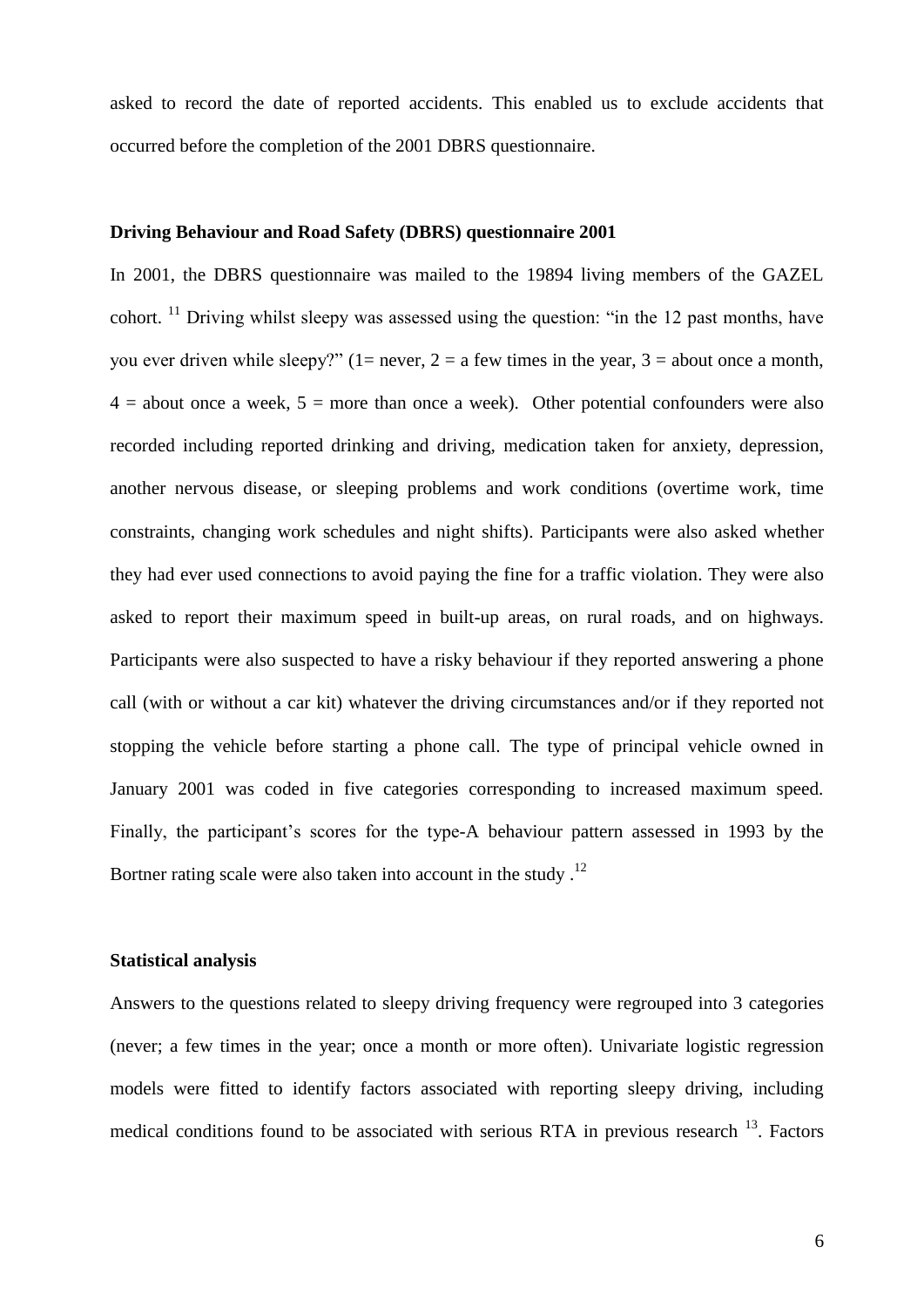that were found to be associated with sleepy driving with a  $p$  value  $\langle 20\%$  in univariate analysis were all included in a multivariate logistic regression model.

Because the mean and variance of the number of serious RTA in the 2001-2003 period were not different in our study, we used generalized linear Poisson regression models  $14$  with timedependent covariates in order to estimate the rate ratios (RRs) of serious RTA in the 2001 - 2003 period associated with reported sleepy driving in 2001. The impacts of potential confounders were tested using six nested Poisson regression models. In model 1, sleepy driving was the only independent variable. RRs in model 2 were further adjusted for age, gender, occupational category in 2001 and annual mileage (a time-dependent covariate). A logarithmic transformation was applied to annual mileage. In model 3, RRs were further adjusted for alcohol consumption (time-dependent covariate), reported maximum speed in built-up areas, on rural roads and on highways, risky use of mobile phone, drinking and driving, and traffic ticket fixing as reported in 2001.<sup>11</sup> In model 4, potential confounders further included reported sleep disorders (a time-dependent covariate). RRs in model 5 were further adjusted for working overtime, time constraints at work and working night shifts. Finally, RRs in model 6 were additionally adjusted for depression, use of medication and treatment of medical conditions (a time-dependent covariate). We fitted the same 6 nested models to the sub-sample of those who did not report any sleep disorders or related treatment in the period.

A proportion of those who reported RTA in one of the three AGC questionnaires returned the CAF. This allowed us to compare accident characteristics between those who reported sleepy driving and others. In this complementary analysis we also included heavy material RTA in addition to serious RTA in order to achieve sufficient sample size.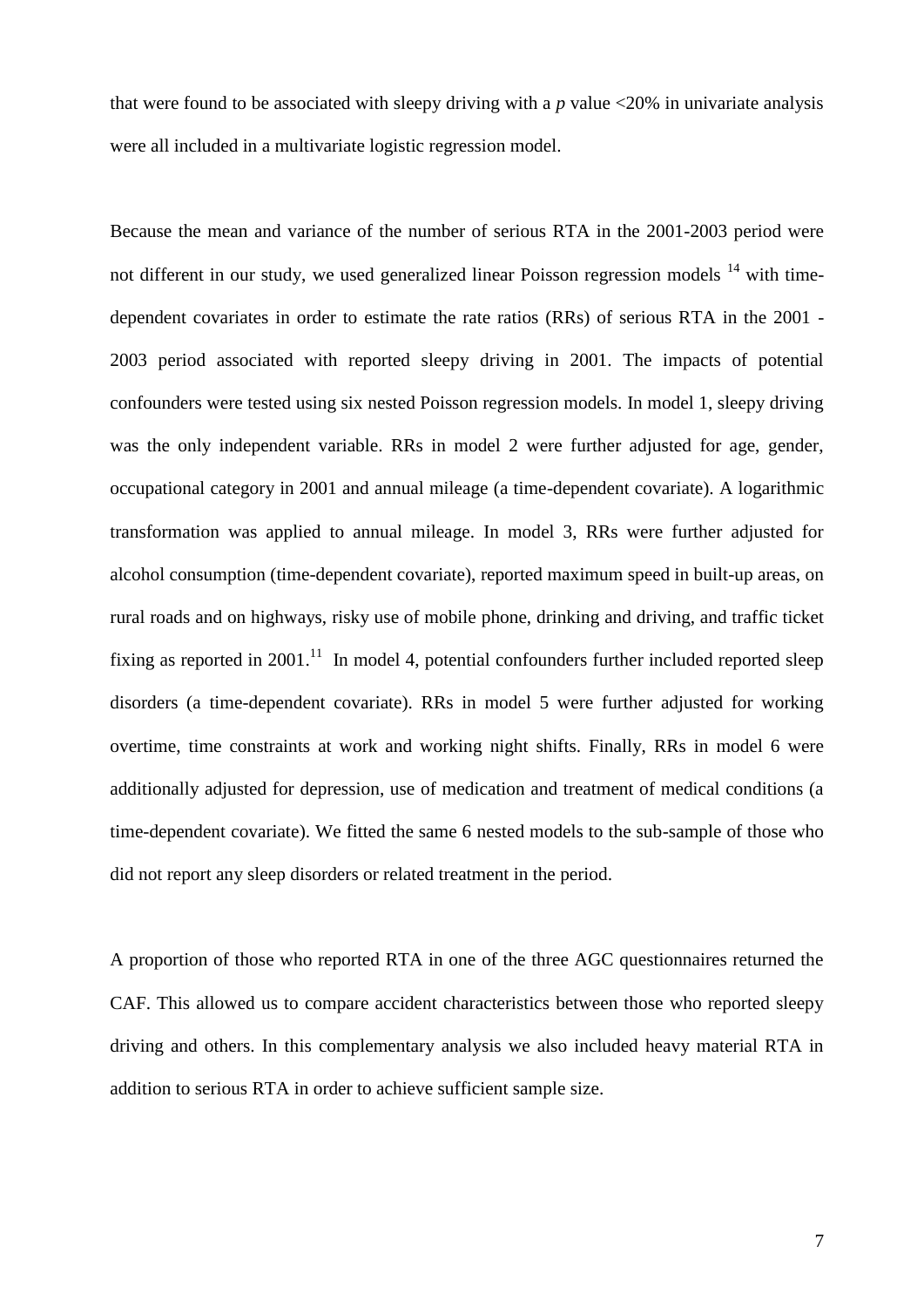The population attributable risk for driving while sleepy was computed using Levin's method.<sup>15</sup>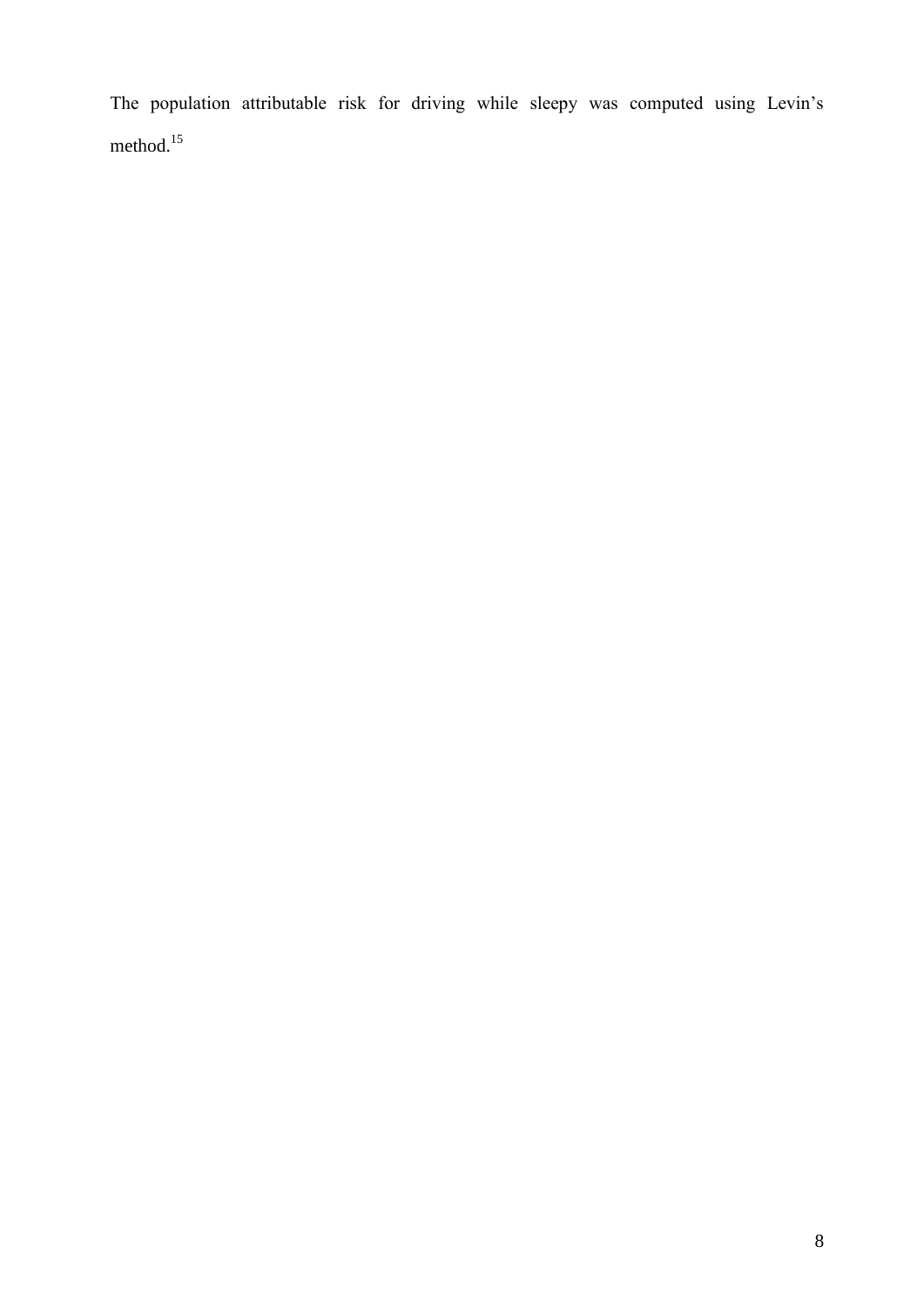#### **RESULTS**

We received responses to the 2001 Driving Behaviour and Road Safety (DBRS) questionnaire from 14226 of the 19894 living members of the GAZEL cohort. Some were excluded (*n*=26) because of data discrepancies with the general cohort database. Another 326 respondents were excluded because they did not drive in 2001 as were 200 respondents because their data on sleepy driving variables were missing. This left 13674 participants (10480 men, 3194 women). To the question "in the 12 past months, have you ever driven while sleepy?" 8597 participants  $(62.9\%)$  responded never, 4917 (36%) a few times in the year, 104 (0.8%) about once a month, 35 (0.3%) about once a week, and 21 (0.2%) more than once a week. Table 1 shows factors associated with the odds of reporting sleepy driving as determined by logistic regression analysis.

#### **Serious road traffic accidents in the 2001-2003 period**

A further 375 of the 13674 participants were also excluded because they did not respond to any of the three succeeding AGC questionnaires of the years 2001, 2002 and 2003. Among the remaining 13299 participants, 322 reported one serious RTA, 8 two serious RTA and 1 three serious RTA in the 2001-2003 period, ignoring 76 serious RTA that were reported to have occurred before the completion of the 2001 DBRS questionnaire.

#### **Self-reported sleepy driving frequency and serious road traffic accidents**

Table 2 presents results from generalized linear Poisson regression models fitted to estimate the impact of sleepy driving on the risk of serious RTA in the 2001-2003 period. When compared with participants who reported no sleepy driving in the last 12 months, the unadjusted RR in model 1 was 1.6 (95% Confidence Interval 1.2 to 2.0) for participants who reported having driven while sleepy "a few times in the year", and 3.0 (95% Confidence Interval 1.6 to 6.0) for participants who reported having done so "once a month or more often". These associations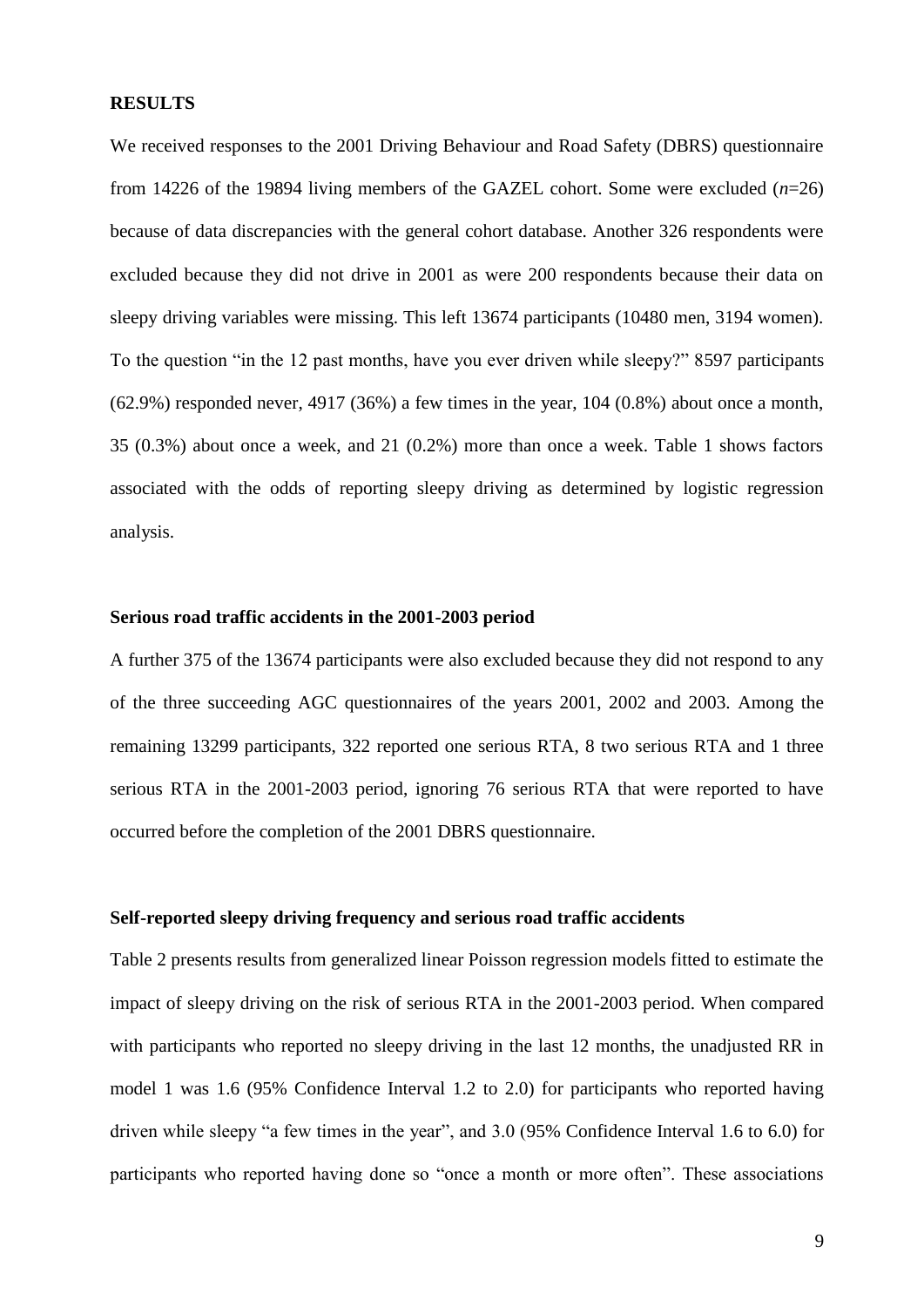remained fairly unchanged when further adjusted for several sets of potential confounders. The corresponding adjusted RR were: 1.5 (95% Confidence Interval 1.2 to 2.0) and 2.9 (95% Confidence Interval 1.3 to 6.3). When similar analyses were restricted to the sub-sample of participants who did not report any sleep disorders in the 2001-2003 period, the association measures were higher, particularly for participants who reported having driven while sleepy about "once a month or more often". These strong associations persisted after further adjustment for potential confounders.

We estimated the population attributable risk for sleepy driving as 19.2 %.

#### **Road traffic accident characteristics of those reporting sleepy driving**

We received 395 complementary accident forms related to traffic accidents of the 2001-2003 period. Examination of the 321 accidents in which the participant was a driver showed that in 238 cases the participant drove a car, 3 an utilitarian vehicle, 19 a 2-wheel motorized vehicle and 23 a bicycle. Restricting the sample to the 260 accidents in a 2-4 wheel motorized vehicle showed significant differences in the proportion for participants who reported at least one episode of sleepy driving according to two types of accidents: accidents due to sleepiness or worry and accidents in which driver responsibility was recognized by the insurance company.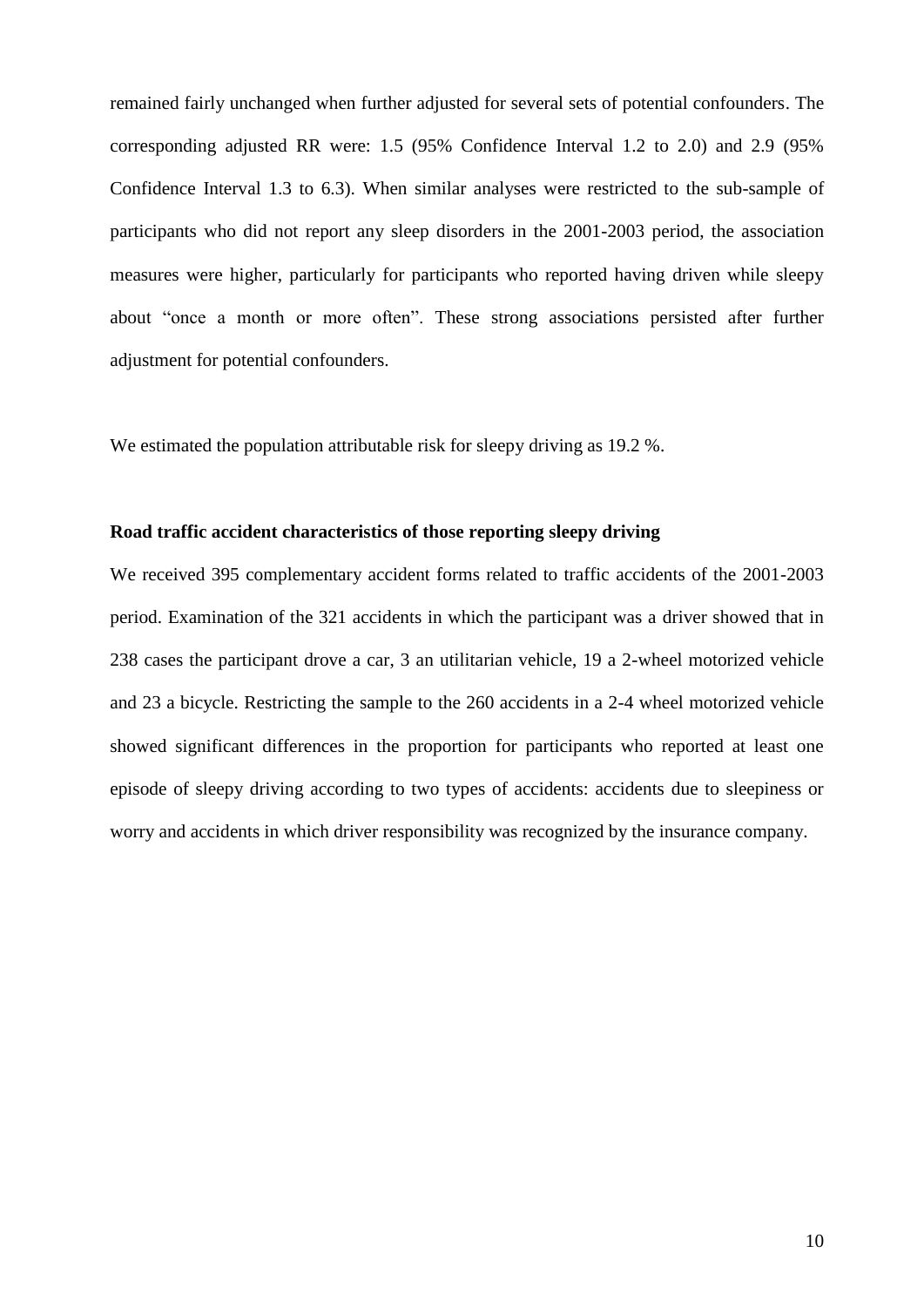#### **DISCUSSION**

We found a robust association between self-assessed sleepy driving and the risk of serious RTA in the following 3 years, the latter risk increasing with reported sleepy driving frequency. Association as measured by adjusted RR was not modified by inclusion of a wide range of potential confounders. When a similar analysis was restricted to the sub-sample of participants who did not report any sleep disorders in the 2001-2003 period, the association was even stronger.

#### **Strengths and limitations**

Our results are consistent with previous findings from New Zealand  $3$ , France  $4$ , and the US  $5$ and support laboratory simulation studies suggesting that drivers are able to perceive that they are sleepy while driving. $8$  Our study is the only prospective study ever conducted and because participants were from a large cohort followed up on a regular basis, we were able to control carefully for a wide range of potential confounders, some of them being updated each year. Additional analysis did not found any interaction effect with the nature of travel (commuting, professional or private).

Both serious RTA and sleepy driving were self-reported. Although self-reported measures of risky-driving behaviours have been found to have considerable validity in predicting traffic accident risk, <sup>16</sup> they cannot possibly account for all sleepy driving situations. It is unlikely, however, that this lack of accuracy would have biased our results. Firstly because sleepy driving does not constitute an offence against the Highway Code, and secondly because serious RTA in our study were recorded independently of risky-driving behaviours. Furthermore a recent study found that self-reported sleepiness when driving was consistent with sleepiness as an independent model based on circadian and sleep factors.<sup>17</sup> Finally, examination of the 260 complementary accident forms showed that participants who reported sleepy driving at least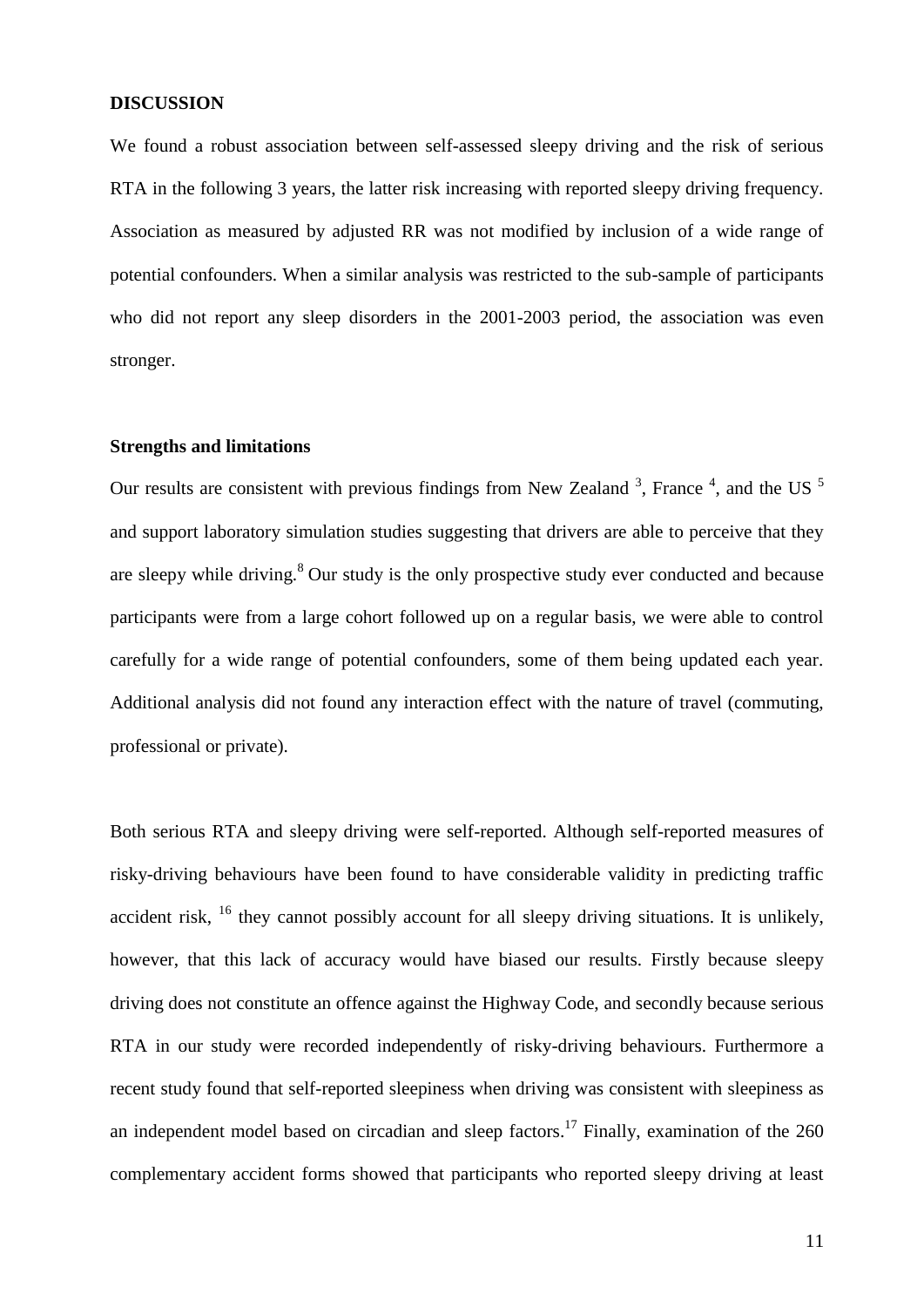once were more likely to report accidents due to sleepiness or worry and accidents in which the responsibility of the participant was recognized by the insurance company.

Sleepy driving was recorded in a different period than serious RTA, assuming sleepy driving to be a somewhat consistent behaviour over several years for a given driver. In 2004, a second DBRS questionnaire was sent to the participants in an attempt to assess changes in driver behaviour on roads as compared to the 2001 reports. Participants were asked the same questions as in 2001. Comparison of answers between 2001 and 2004 showed a fair stability as far as sleepy driving is concerned (Kappa=0.47,  $p=0.008$ ). We also compared the risk of having at least one serious RTA in 2001 according to the frequency of sleepy driving reported over the same 2001 period (data not shown). A similar trend was found but the statistical power was low.

For comparative purposes, we estimated the population attributable risk for sleepy driving as 19%, a figure consistent with data from a study conducted in New Zealand  $3$  (19%). Published estimates of the proportion of car crashes attributable to driver sleepiness range widely, from about 3% to 33%.  $3-5,7$  The study sample, despite its large size, was not representative of French drivers as a whole. The participants had various jobs and were from different socioeconomic groups throughout France, but were all middle-aged drivers.

The association between self-assessed sleepy driving and the risk of serious RTA was stronger when the analysis was restricted to a sub-sample of participants not reporting any sleep disorders in the 2001-2003 period. It seems that although those with sleep disorders were more likely to report sleepy driving (Table 1), the association measure between self-reported sleep disorders and the risk of serious RTA was lower. This suggests that drivers with prior sleep disorders may adopt self-regulatory behaviours.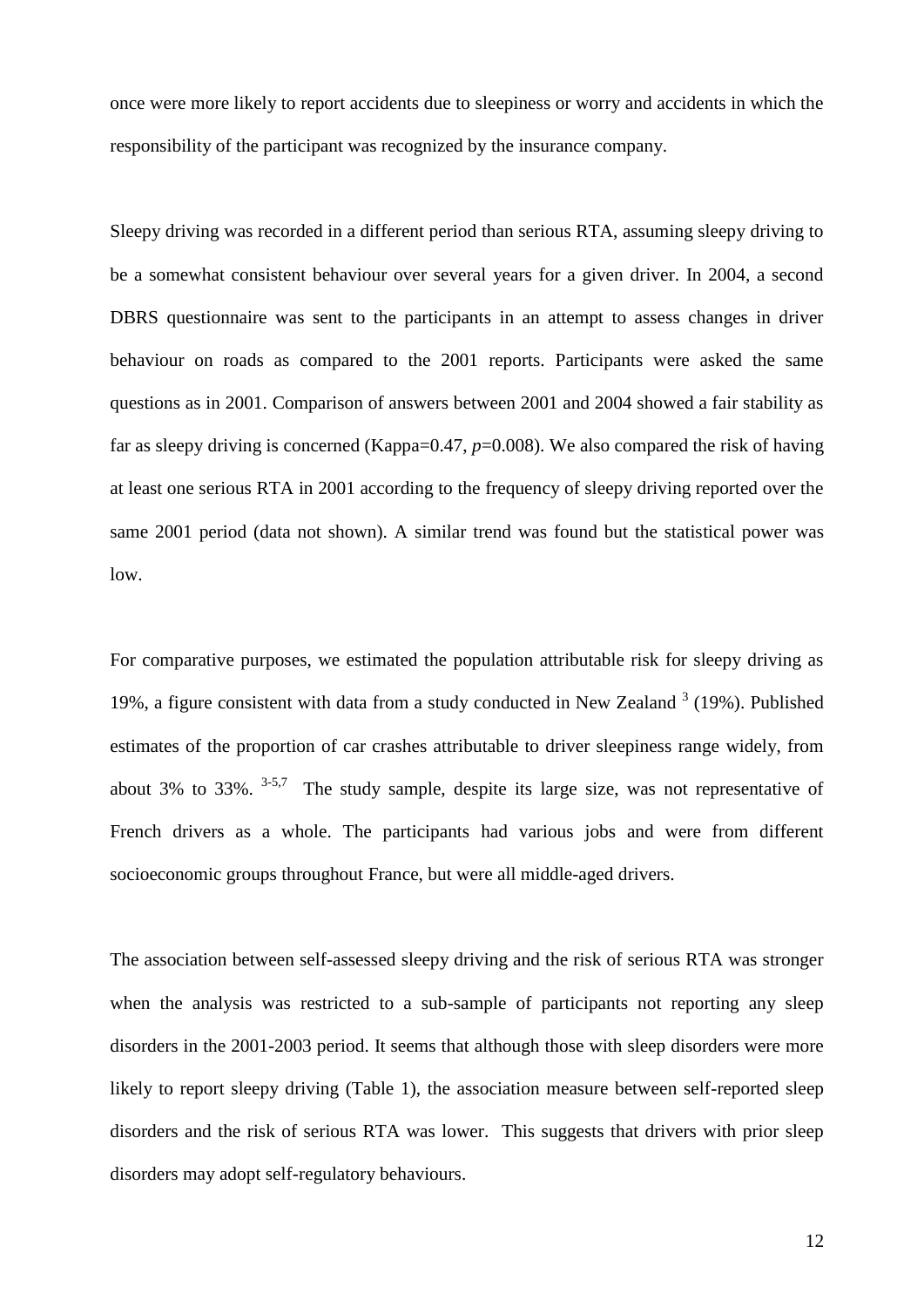#### **Implications**

Our prospective data clearly identified sleepy driving unrelated to any medical condition as a significant independent factor contributing to serious RTA with important consequences for public safety because of the high proportion of drivers concerned.<sup>18</sup> Our results suggest that drivers are aware that they are sleepy while driving, but do not act accordingly.<sup>19</sup> This was already noted by Reyner and Horne who found that perception of sleepiness does not result in cessation of driving in laboratory simulations.<sup>8</sup> Drivers may either underestimate the impact of sleepiness on their driving performance or overestimate their capacity to fight sleepiness.<sup>5</sup>

As self-assessment of sleepiness while driving seems possible, the role of policing should consist in the development and implementation of national campaigns to raise the awareness of all road users and to inform them how to avoid sleepy driving through promotion of "sleep hygiene"  $20$  or how to deal with it. The only long-lasting measure is, however, to stop driving and sleep or let someone else drive.  $19-21$  Prevention programmes should also include building or improvement of rest areas and installing shoulder rumble strips. In addition, legislative/regulatory initiatives should also be discussed  $22$  even if appropriate tools to measure driver sleepiness are still to be developed. Finally, development and evaluation of invehicle systems that can detect a sleepy driver should also be promoted.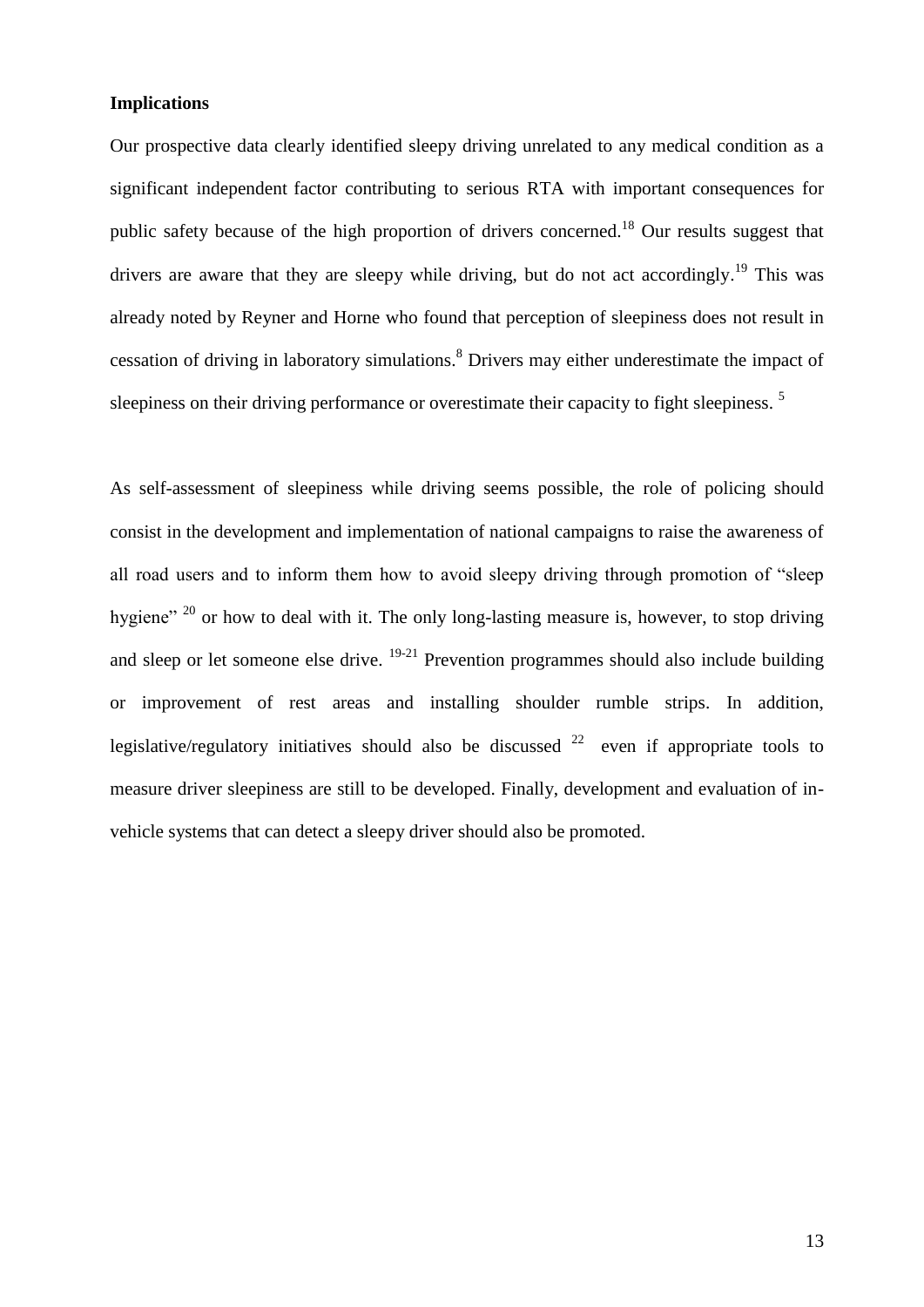#### **Contributorship statement and guarantor**

H Nabi analysed and interpreted data and wrote the report. E Lagarde conceived the study, contributed to analysis and interpretation of data and to the preparation of the manuscript. Alice Guéguen was involved with analysis and interpretation of data. M Chiron, S Lafont, and M Zins contributed to study design and interpretation of data. All authors contributed to the final version of the report. All authors had full access to all the data in the study and had final responsibility for the decision to submit for publication. E Lagarde is the guarantor.

#### **A competing interest statement**

"All authors declare that the answer to the questions on your competing interest form [bmj.com/cgi/content/full/317/7154/291/DC1](http://bmj.bmjjournals.com/cgi/content/full/317/7154/291/DC1) are all No and therefore have nothing to declare".

#### **Financial support**

The project was funded by Renault, Electricité de France-Gaz de France and Fondation MAIF. The funding body had no inputs to the study design; the collection, analysis, and interpretation of data; the writing of the report; or the decision to submit the paper for publication.

#### **Acknowledgments**

We thank all those who supported this work and in particular the staff of unit 687 of INSERM. Very special thanks go to Sébastien Bonenfant, Nadine Kaniewsky, and Nathalie Lopes for their valuable help throughout the study, and to Marcel Goldberg, Jean-François Chastang and Pierre Philip for advice and support.

#### **Ethical approval**

This study protocol was approved by the French Data Protection Authority [Commission Nationale Informatique et Liberté (CNIL)]. Before inclusion in both the GAZEL cohort and the study on traffic safety, all participants received an information letter describing the main objective of the study and the non-compulsory nature of their participation.

#### **Exclusive licence**

"The Corresponding Author has the right to grant on behalf of all authors and does grant on behalf of all authors, an exclusive licence (or non-exclusive for government employees) on a worldwide basis to the BMJ Publishing Group Ltd to permit this article (if accepted) to be published in BMJ editions and any other BMJPGL products and sublicences such use and exploit all subsidiary rights, as set out in our licence".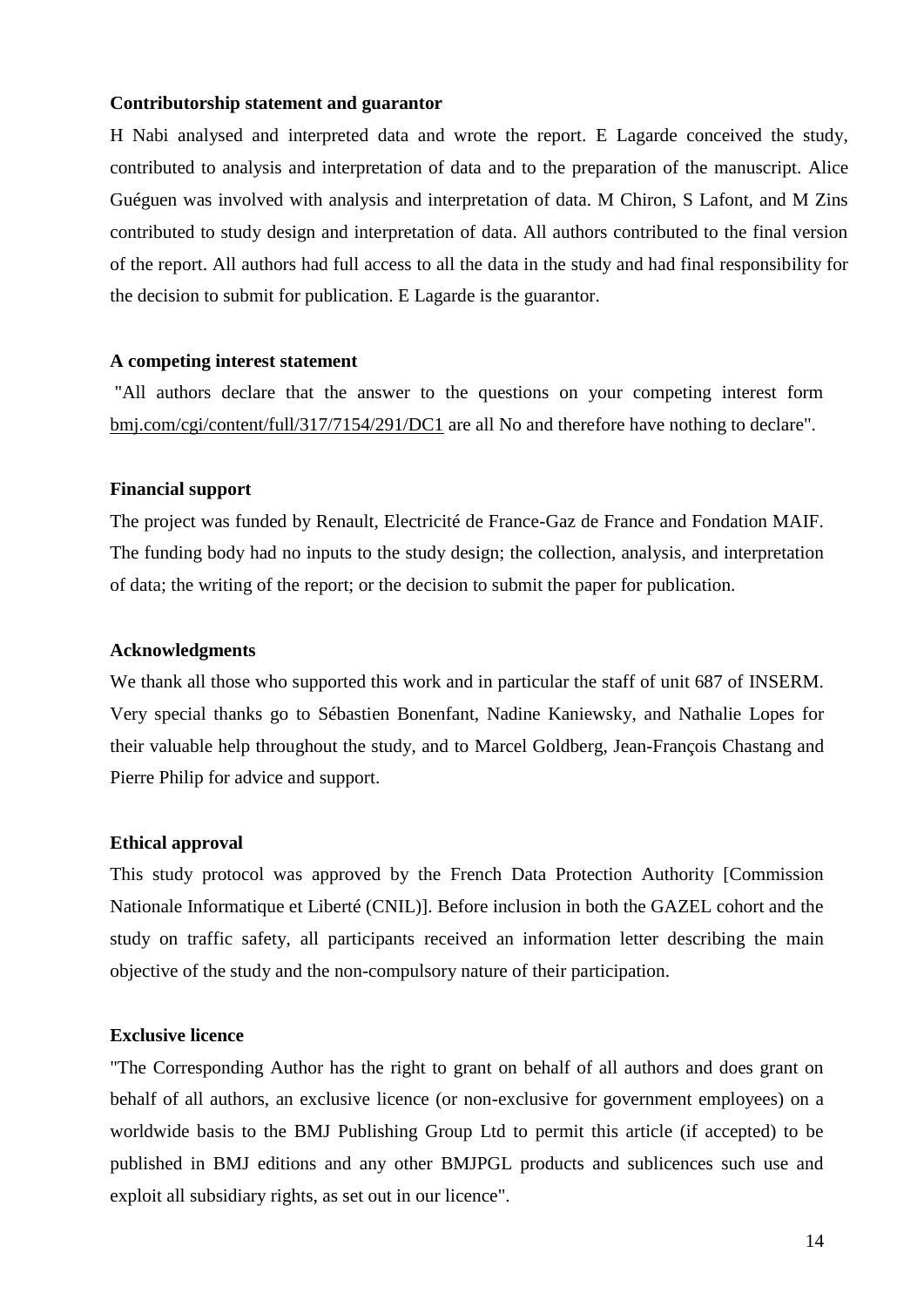#### **REFERENCES**

- 1. [Philip P,](http://www.ncbi.nlm.nih.gov/entrez/query.fcgi?db=pubmed&cmd=Search&term=%22Philip+P%22%5BAuthor%5D) [Sagaspe P,](http://www.ncbi.nlm.nih.gov/entrez/query.fcgi?db=pubmed&cmd=Search&term=%22Sagaspe+P%22%5BAuthor%5D) [Moore N,](http://www.ncbi.nlm.nih.gov/entrez/query.fcgi?db=pubmed&cmd=Search&term=%22Moore+N%22%5BAuthor%5D) [Taillard J,](http://www.ncbi.nlm.nih.gov/entrez/query.fcgi?db=pubmed&cmd=Search&term=%22Taillard+J%22%5BAuthor%5D) [Charles A,](http://www.ncbi.nlm.nih.gov/entrez/query.fcgi?db=pubmed&cmd=Search&term=%22Charles+A%22%5BAuthor%5D) [Guilleminault C,](http://www.ncbi.nlm.nih.gov/entrez/query.fcgi?db=pubmed&cmd=Search&term=%22Guilleminault+C%22%5BAuthor%5D) [Bioulac B.](http://www.ncbi.nlm.nih.gov/entrez/query.fcgi?db=pubmed&cmd=Search&term=%22Bioulac+B%22%5BAuthor%5D) Fatigue, sleep restriction and driving performance. *Accid Anal Prev* 2005; 37(3):473-8.
- 2. Connor J, Whitlock G, Norton R, Jackson, R. The role of driver sleepiness in car crashes: a systematic review of epidemiological studies. *Accid Anal Prev* 2001; 33: 31-41.
- 3. Connor J, Norton R, Ameratunga S, Robinson E, Civil I, Dunn R, Bailey J, Jackson R. Driver sleepiness and risk of serious injury to car occupants: population based case control study. *BMJ* 2002; 324(7346):1125.
- 4. Philip P, Vervialle F, Le Breton P, Horne JA. Fatigue, alcohol, and serious road traffic crashes in France: Factorial study of national data. *BMJ* 2001; 322:829-830.
- 5. Lyznicki JM, Doege TC, Davis RM, Williams MA. Sleepiness, driving, and motor vehicle crashes. *JAMA* 1998; 279: 1908-1913.
- 6. Knipling RR, Wang J-S. *Crashes and Fatalities Related to Driver Drowsiness/Fatigue*. Washington, DC: Office of Crash Avoidance Research, US Dept of Transportation; 1994.
- 7. Pierce RJ. Driver sleepiness: occupational screening and the physician's role. *Aust N Z J Med* 1999; 29:658-661.
- 8. Reyner LA, Horne JA. Falling asleep whilst driving: are drivers aware of prior sleepiness? *Int J Legal Med*. 1998, 111(3):120-3.
- 9. National Sleep Foundation. *2005 Sleep in America POLL. Summary of findings*, Washington, DC; 2005.
- 10. TNS-Sofres. *Les Français et la somnolence. Résultats d'étude*. Institut du sommeil et de la vigilance, La Tronche; 2004.
- 11. [Lagarde E,](http://www.ncbi.nlm.nih.gov/entrez/query.fcgi?db=pubmed&cmd=Search&term=%22Lagarde+E%22%5BAuthor%5D) [Chiron M,](http://www.ncbi.nlm.nih.gov/entrez/query.fcgi?db=pubmed&cmd=Search&term=%22Chiron+M%22%5BAuthor%5D) [Lafont S.](http://www.ncbi.nlm.nih.gov/entrez/query.fcgi?db=pubmed&cmd=Search&term=%22Lafont+S%22%5BAuthor%5D) Traffic ticket fixing and driving behaviours in a large French working population. *J Epidemiol Community Health* 2004; 58(7):562-8.
- 12. Nabi H, Consoli SM, Chastang JF, Chiron M, Lafont S, Lagarde E. Type A behavior pattern, risky driving behaviors, and serious road traffic accidents: a prospective study of the GAZEL cohort. *Am J Epidemiol*. 2005; 161(9):864-70.
- 13. Lagarde E, Chastang JF, Lafont S, Coeuret-Pellicer M, Chiron M. Pain and pain treatment were associated with traffic accidents involvement in a cohort of middleaged workers. *J Clin Epidemiol* 2005; 58:524-531.
- 14. McCullagh P, Nelder JA. *Generalized Linear Models*. Chapman and Hall: London. 1989.
- 15. Rothman KJ, Greenland S. *Modern epidemiology*. 2nd ed. Philadelphia: Lippincott-Raven, 1998.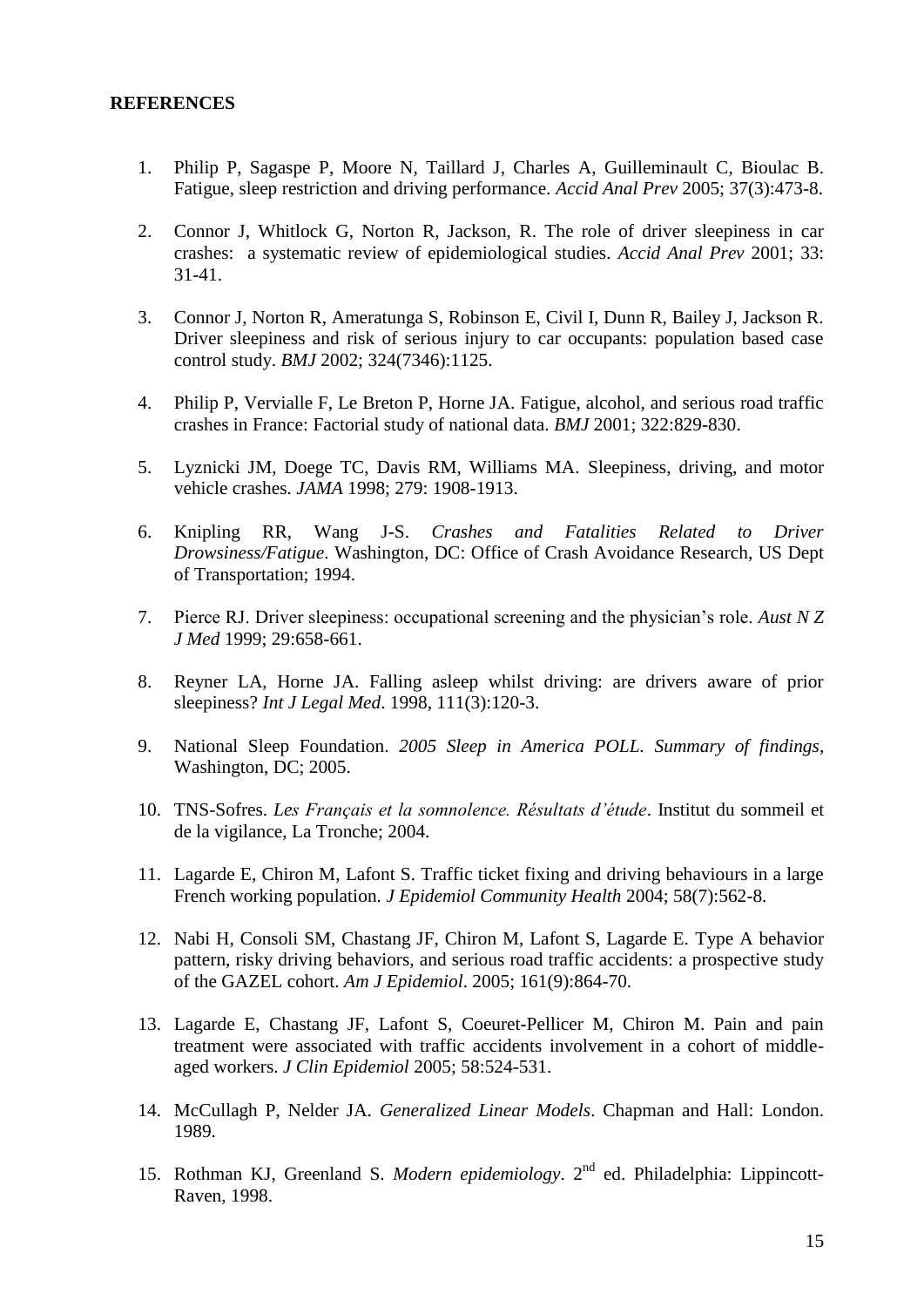- 16. Fergusson D, Swain-Campbell N, Horwood J. Risky driving behaviour in young people: prevalence, personal characteristics and traffic accidents. Aust *N Z J Public Health* 2003; 27(3):337-42.
- 17. Smith S, Carrington M, Trinder J. Subjective and predicted sleepiness while driving in young adults. *Accid Anal Prev* 2005; 37(6):1066-73.
- 18. Drobnich D. A National Sleep Foundation's conference summary: The National Summit to prevent drowsy driving and a new call to action. *Ind Health* 2005; 43(1):197-200.
- 19. Dalziel JR, Job RF. Motor vehicle accidents, fatigue and optimism bias in taxi drivers. *Accid Anal Prev.* 1997; 29(4):489-94.
- 20. [MacLean AW,](http://www.ncbi.nlm.nih.gov/entrez/query.fcgi?db=pubmed&cmd=Search&term=%22MacLean+AW%22%5BAuthor%5D) [Davies DR,](http://www.ncbi.nlm.nih.gov/entrez/query.fcgi?db=pubmed&cmd=Search&term=%22Davies+DR%22%5BAuthor%5D) [Thiele K.](http://www.ncbi.nlm.nih.gov/entrez/query.fcgi?db=pubmed&cmd=Search&term=%22Thiele+K%22%5BAuthor%5D) The hazards and prevention of driving while sleepy. *Sleep Med Rev* 2003; 7(6):507-21.
- 21. Horne JA. Sleep-related vehicle accidents: some guidelines for road safety policies. Transportation Research-Part F 2001; 4: 63-74.
- 22. Rosen IM. Driving while sleepy should be a criminal offense. *JCSM* 2005; 1(4):337-4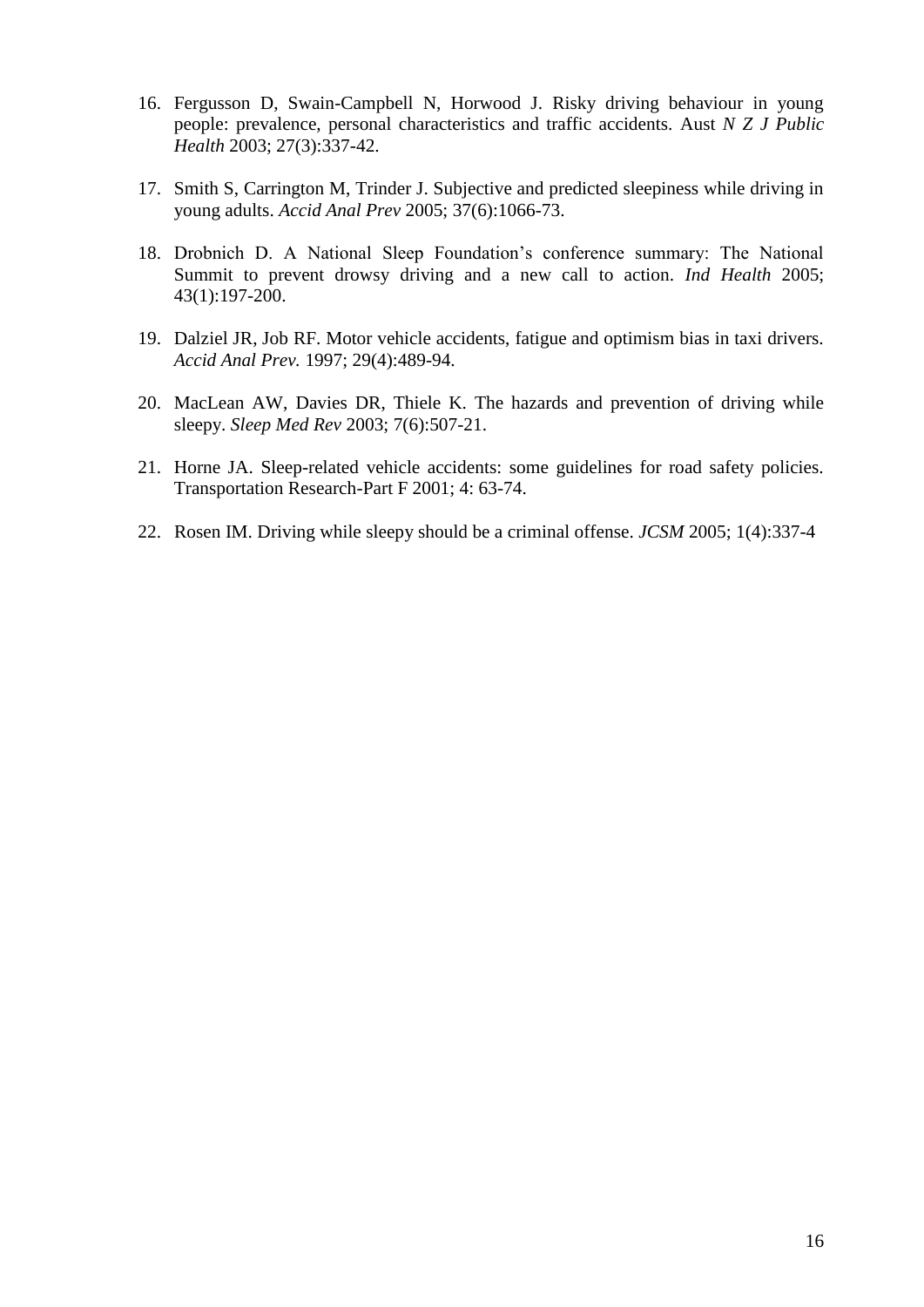Table 1 Factors associated with the reporting of at least one episode of sleepy driving in 2001. Unadjusted and adjusted odds ratios and their 95% confidence intervals determined by logistic regression analysis (N=13674).

|                                                 | At least one episode of sleepy driving |           |                          |                                                                   |                          |                                  |  |
|-------------------------------------------------|----------------------------------------|-----------|--------------------------|-------------------------------------------------------------------|--------------------------|----------------------------------|--|
| <b>Variables</b>                                | n                                      | ${\bf N}$ |                          | $\dagger$ OR 95% CI                                               |                          | <b>‡aOR</b> 95% CI               |  |
| <b>Sex</b>                                      |                                        | 13674     |                          |                                                                   |                          |                                  |  |
| Female                                          | 3194                                   |           | 1                        |                                                                   | 1                        |                                  |  |
| Male                                            | 10480                                  |           | 1.7                      | $(1.5 \text{ to } 1.8)$ ****                                      |                          | 1.3 $(1.1 \text{ to } 1.6)$ **** |  |
| Occupational category                           |                                        | 13660     |                          |                                                                   |                          |                                  |  |
| <b>Unskilled Workers</b>                        | 1330                                   |           | $\mathbf{1}$             |                                                                   | $\mathbf{1}$             |                                  |  |
| <b>Skilled Workers</b>                          | 7397                                   |           | 1.2                      | $(1.0 \text{ to } 1.3)$ **                                        | $1.1\,$                  | $(0.9 \text{ to } 1.4)^*$        |  |
| Managers                                        | 4933                                   |           | $2 \cdot 2$              | $(2.0 \text{ to } 2.6)$ ****                                      | 1.8                      | $(1.5 \text{ to } 2.2)$ ****     |  |
| Driving mileage per year<br>$< 10000$ km        | 2785                                   | 12163     | -1                       |                                                                   |                          |                                  |  |
| $10000 - 20000$ km                              | 5245                                   |           | 1.5                      | $(1.4 \text{ to } 1.7)$ ****                                      |                          | 1.6 $(1.4 \text{ to } 1.8)$ **** |  |
| > 20000                                         | 4133                                   |           | 2.5                      | $(2.2 \text{ to } 2.7)$ ****                                      |                          | 2.2 $(1.9 \text{ to } 2.5)$ **** |  |
| Year of birth                                   |                                        | 13674     |                          |                                                                   |                          |                                  |  |
| 1939-1943                                       | 5374                                   |           | $\mathbf{1}$             |                                                                   | 1                        |                                  |  |
| 1944-1948                                       | 7080                                   |           | 1.3                      | $(1.2 \text{ to } 1.4)$ ****                                      |                          | 1.2 $(1.0 \text{ to } 1.3)$ **   |  |
| 1949-1953                                       | 1220                                   |           | 1.0                      | $(0.9 \text{ to } 1.2)$                                           |                          | 1.4 $(1.1 \text{ to } 1.8)$ ***  |  |
| Working overtime                                |                                        | 13672     |                          |                                                                   |                          |                                  |  |
| Never                                           | 9015                                   |           | $\mathbf{1}$             |                                                                   | $\mathbf{1}$             |                                  |  |
| Occasionally                                    | 2283                                   |           | 1.3                      | $(1.1 \text{ to } 1.4)$ ****                                      | 1.3                      | $(1.0 \text{ to } 1.7)$ **       |  |
| Often/Always                                    | 2374                                   |           | 2.4                      | $(2.2 \text{ to } 2.6)$ ****                                      | 1.6                      | $(1.2 \text{ to } 2.1)$ ***      |  |
| Time constraints at work                        |                                        | 13673     |                          |                                                                   |                          |                                  |  |
| Never                                           | 9536                                   |           | 1                        |                                                                   |                          |                                  |  |
| Occasionally                                    | 2032                                   |           | 1.5                      | $(1.4 \text{ to } 1.7)$ ****                                      | 1.1                      | $(0.9 \text{ to } 1.4)^*$        |  |
| Often/Always                                    | 2105                                   |           | 2.4                      | $(2.1 \text{ to } 2.6)$ ****                                      |                          | 1.3 $(1.0 \text{ to } 1.6)$ **   |  |
| Work schedules                                  |                                        | 13673     |                          |                                                                   |                          |                                  |  |
| Same everyday<br>Different and fixed by company | 11454<br>727                           |           | 1<br>1.4                 | $(1.2 \text{ to } 1.7)$ ****                                      |                          | 1.1 $(0.9 \text{ to } 1.4)$      |  |
| Different and fixed by yourself                 | 1492                                   |           |                          | 2.2 $(1.9 \text{ to } 2.4)$ ****                                  |                          | 1.1 $(0.9 \text{ to } 1.3)$      |  |
| Working night shifts                            |                                        | 13670     |                          |                                                                   |                          |                                  |  |
| Never                                           | 12431                                  |           | $\mathbf{1}$             |                                                                   |                          |                                  |  |
| Occasionally                                    | 1099                                   |           | 2.1                      | $(1.8 \text{ to } 2.3)$ ****                                      |                          | 1.2 $(1.0 \text{ to } 1.4)$ **   |  |
| Regularly                                       | 140                                    |           |                          | 2.9 $(2.0 \text{ to } 4.0)$ ****                                  |                          | 1.8 $(1.1 \text{ to } 2.9)$ **   |  |
| Use of medication for                           |                                        | 13512     |                          |                                                                   |                          |                                  |  |
| No medication                                   | 8212                                   |           | $\mathbf{1}$             |                                                                   | $\mathbf{1}$             |                                  |  |
| Anxiety                                         | 2065                                   |           | 1.0                      | $(0.8 \text{ to } 1.1)$                                           | 1.1                      | $(1.0 \text{ to } 1.3)$ **       |  |
| Depression                                      | 684                                    |           | 1.1                      | $(0.9 \text{ to } 1.4)$                                           |                          | 1.2 $(1.0 \text{ to } 1.5)$ **   |  |
| Other nervous disease                           | 220                                    |           | 1.6                      | $(1.1 \text{ to } 2.2)$ ***                                       | 1.5                      | $(1.0 \text{ to } 2.2)$ **       |  |
| Sleep                                           | 2325                                   |           |                          | 1.2 $(1.1 \text{ to } 1.3)$ ****                                  | 1.8                      | $(0.6 \text{ to } 5.5)$          |  |
| Retirement                                      |                                        | 11764     |                          |                                                                   |                          |                                  |  |
| N <sub>o</sub>                                  | 7311                                   |           | -1                       |                                                                   | $\mathbf{1}$             |                                  |  |
| Yes                                             | 4453                                   |           | 0.5                      | $(0.5 \text{ to } 0.6)$ ****                                      | 0.9                      | $(0.8 \text{ to } 1.4)$          |  |
| Depressive symptoms (CES-D)                     |                                        | 11272     |                          |                                                                   |                          |                                  |  |
| No                                              | 9236                                   |           | 1                        |                                                                   | 1                        |                                  |  |
| Yes                                             | 2036                                   |           |                          | 1.5 $(1.3 \text{ to } 1.6)$ ****                                  |                          | 1.5 $(1.3 \text{ to } 1.7)$ **** |  |
| Alcohol consumption\$                           |                                        | 13674     |                          |                                                                   |                          |                                  |  |
| Non-drinker                                     | 7673<br>888                            |           | $\mathbf{1}$             |                                                                   | $\mathbf{1}$             | $0.5$ $(0.2 \text{ to } 1.5)$    |  |
| Low quantity regular<br>Low quantity episodic   | 172                                    |           |                          | 1.1 $(1.1 \text{ to } 1.3)$ **<br>1.6 $(1.2 \text{ to } 2.3)$ *** |                          | 1.4 $(0.9 \text{ to } 2.0)^*$    |  |
| High quantity regular                           | 4865                                   |           |                          | 1.2 $(1.1 \text{ to } 1.3)$ ****                                  |                          | 1.2 $(1.1 \text{ to } 1.4)$ **** |  |
| High quantity episodic                          | 76                                     |           |                          | 1.2 $(0.8 \text{ to } 2.0)^*$                                     |                          | 1.1 $(0.6 \text{ to } 1.9)^*$    |  |
| Sleep disorder reported in 2001                 |                                        | 12831     |                          |                                                                   |                          |                                  |  |
| No sleep disorder                               | 10432                                  |           | -1                       |                                                                   | 1                        |                                  |  |
| Sleep disorder                                  | 2061                                   |           | 1.2                      | $(1.1 \text{ to } 1.3)$ ****                                      |                          | 1.2 $(1.1 \text{ to } 1.4)$ ***  |  |
| Sleep disorder treated                          | 338                                    |           |                          | 1.2 $(1.0 \text{ to } 1.5)$ **                                    |                          | 1.2 $(0.9 \text{ to } 1.7)$      |  |
| Divorce in 2001                                 |                                        | 13,674    |                          |                                                                   |                          |                                  |  |
| No                                              | 13508                                  |           | $\mathbf{1}$             |                                                                   | -1                       |                                  |  |
| Yes                                             | 166                                    |           | 1.2                      | $(0.9 \text{ to } 1.7)^*$                                         | 0.9                      | $(0.6 \text{ to } 1.4)$          |  |
| Medical conditions treated in 2001              |                                        | 13674     |                          |                                                                   |                          |                                  |  |
| No                                              | 12733                                  |           | -1                       |                                                                   | 1                        |                                  |  |
| Dental or gum problems                          | 61                                     |           | 1.6                      | $(0.9 \text{ to } 2.7)^*$                                         |                          | 1.6 $(0.8 \text{ to } 3.1)^*$    |  |
| Cataract                                        | 10                                     |           | $\overline{\phantom{a}}$ |                                                                   | $\overline{\phantom{a}}$ |                                  |  |
| Renal colic or kidney stones                    | 24                                     |           |                          | 1.2 $(0.5 \text{ to } 2.7)$                                       |                          | 1.2 $(0.4 \text{ to } 3.1)$      |  |
| Glaucoma                                        | 106                                    |           |                          | $1.0 \quad (0.6 \text{ to } 1.5)$                                 |                          | $0.9$ $(0.5 \text{ to } 1.6)$    |  |
| Hiatal hernia                                   | 316                                    |           |                          | 1.2 $(1.0 \text{ to } 1.6)$ <sup>**</sup>                         |                          | 1.4 $(1.0 \text{ to } 1.8)$ **   |  |
| Gastric ulcers                                  | 63                                     |           |                          | 1.5 $(0.9 \text{ to } 2.5)^*$                                     |                          | 1.6 $(0.8 \text{ to } 3.0)^*$    |  |
| Diabetes                                        | 361                                    |           |                          | $0.8$ $(0.6 \text{ to } 1.0)^*$                                   |                          | $0.9$ $(0.7 \text{ to } 1.2)$    |  |
| Traffic ticket fixing<br>No                     | 9879                                   | 13526     | $\mathbf{1}$             |                                                                   | 1                        |                                  |  |
| Yes                                             | 3647                                   |           |                          | 1.3 $(1.2 \text{ to } 1.4)$ ****                                  |                          | 1.2 $(1.1 \text{ to } 1.3)$ ***  |  |
|                                                 |                                        |           |                          |                                                                   |                          |                                  |  |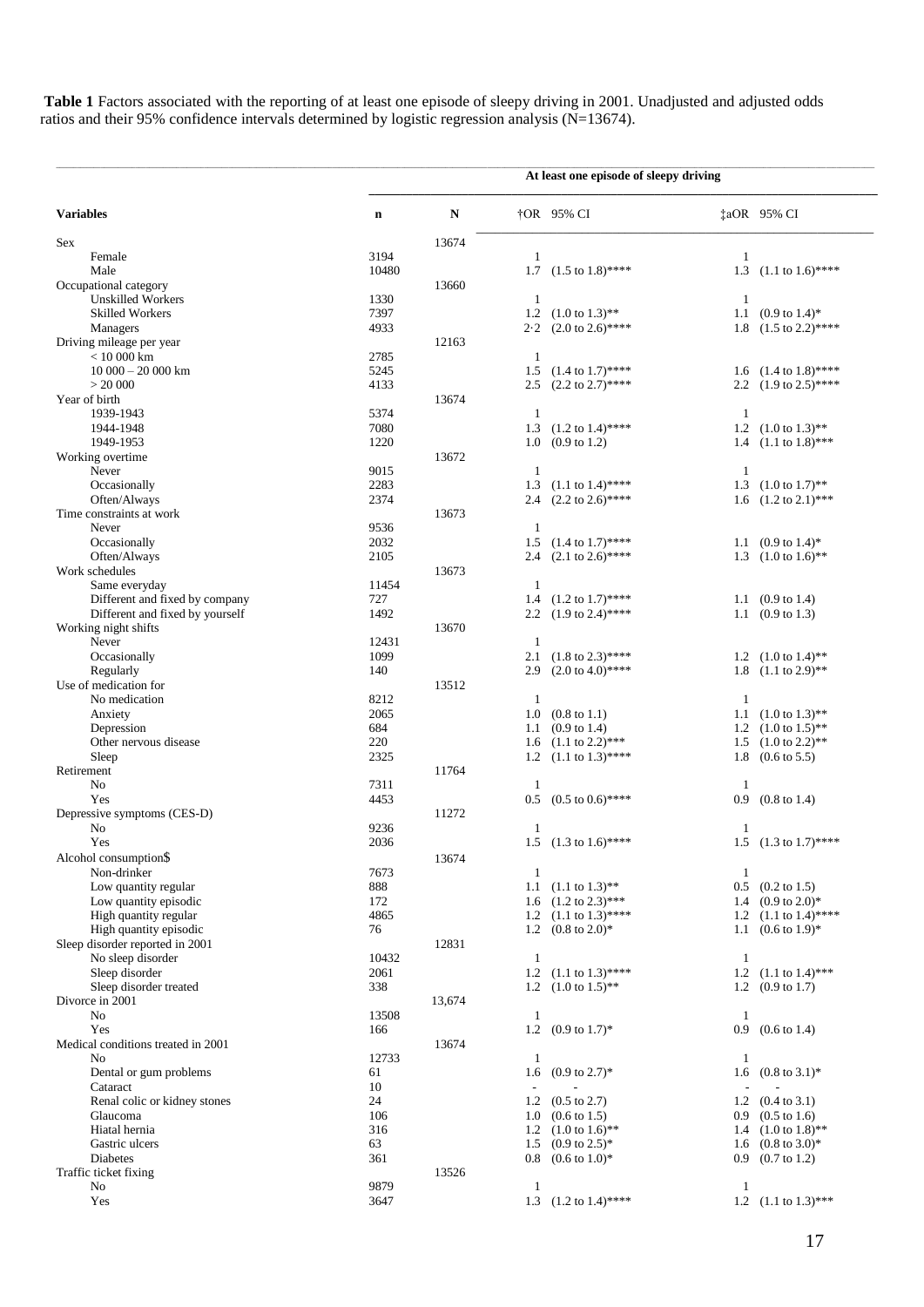#### Continued Table 1

| Type-A behaviour pattern scores | 1845 |     |                             |     |                           |
|---------------------------------|------|-----|-----------------------------|-----|---------------------------|
| $\leq$ 48                       | 3114 |     |                             |     |                           |
| 49-57                           | 5372 | 1.1 | $(1.0 \text{ to } 1.2)$     | 0.9 | $(0.8 \text{ to } 1.1)$   |
| $\geq$ 58                       | 3359 | 1.2 | $(1.2 \text{ to } 1.3)$ *** | 0.9 | $(0.8 \text{ to } 1.0)^*$ |
|                                 |      |     |                             |     |                           |

\* *p*≤ 0.20, \*\**p*≤0.05, \*\*\* *p*≤0.01, \*\*\*\* *p*≤10-3

† Odds ratio of reporting at least one episode of sleepy driving for each variable assessed separately and as an independent variable.

‡ Odds ratio of reporting at least one episode of sleepy driving adjusted for all variables.

\$ Low quantity drinkers were defined as men (women) reporting 1-13 (1-6) drinks over one week as opposed to high quantity drinkers who reported 14-27 (men) and 7-20 (women) drinks over the same period. Regular drinkers were defined as those who reported consuming alcohol on three or more days in the week, as opposed to episodic drinkers who reported drinking alcohol on less than 3 days a week.